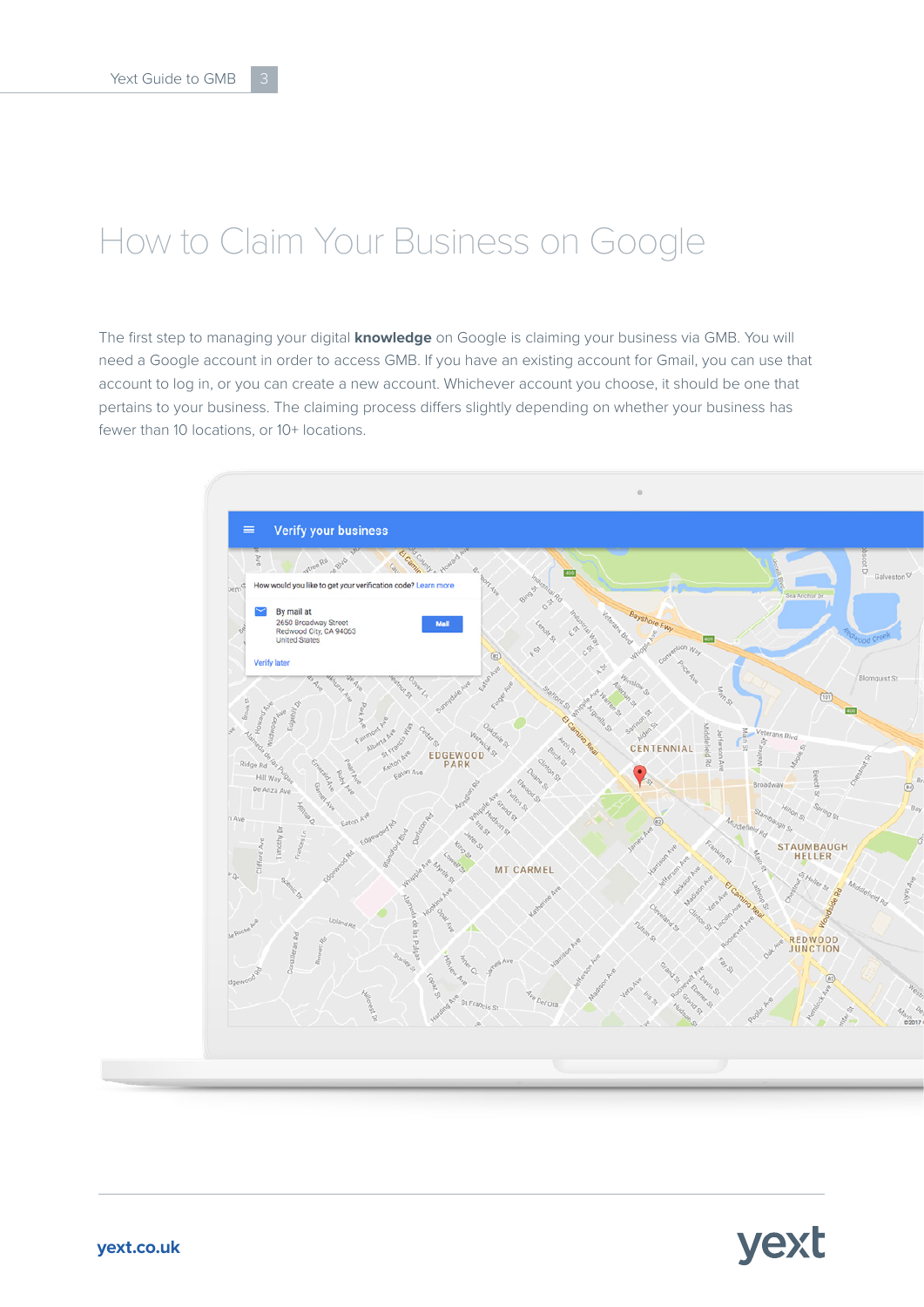# Businesses With Fewer Than 10 Locations

#### **1. Add / Claim Your Business**

To claim your business on GMB, visit the GMB dashboard and search for your business using its name and address. If your business name autofills in the search bar, click on its listing. If your business is not listed, enter your business information.

#### **Address Entry Guidelines**\*

Enter the complete and exact street address for your location.

*Example: 2650 Broadway Street, Redwood City, CA, 94063*

Only include information which is part of the official address. Adding information like cross-streets or nearby landmarks may make it more difficult to determine your location on Google Maps.

Suite or office numbers may be added separately from the street name and number in Address Line 2.



*\*Source: Google*

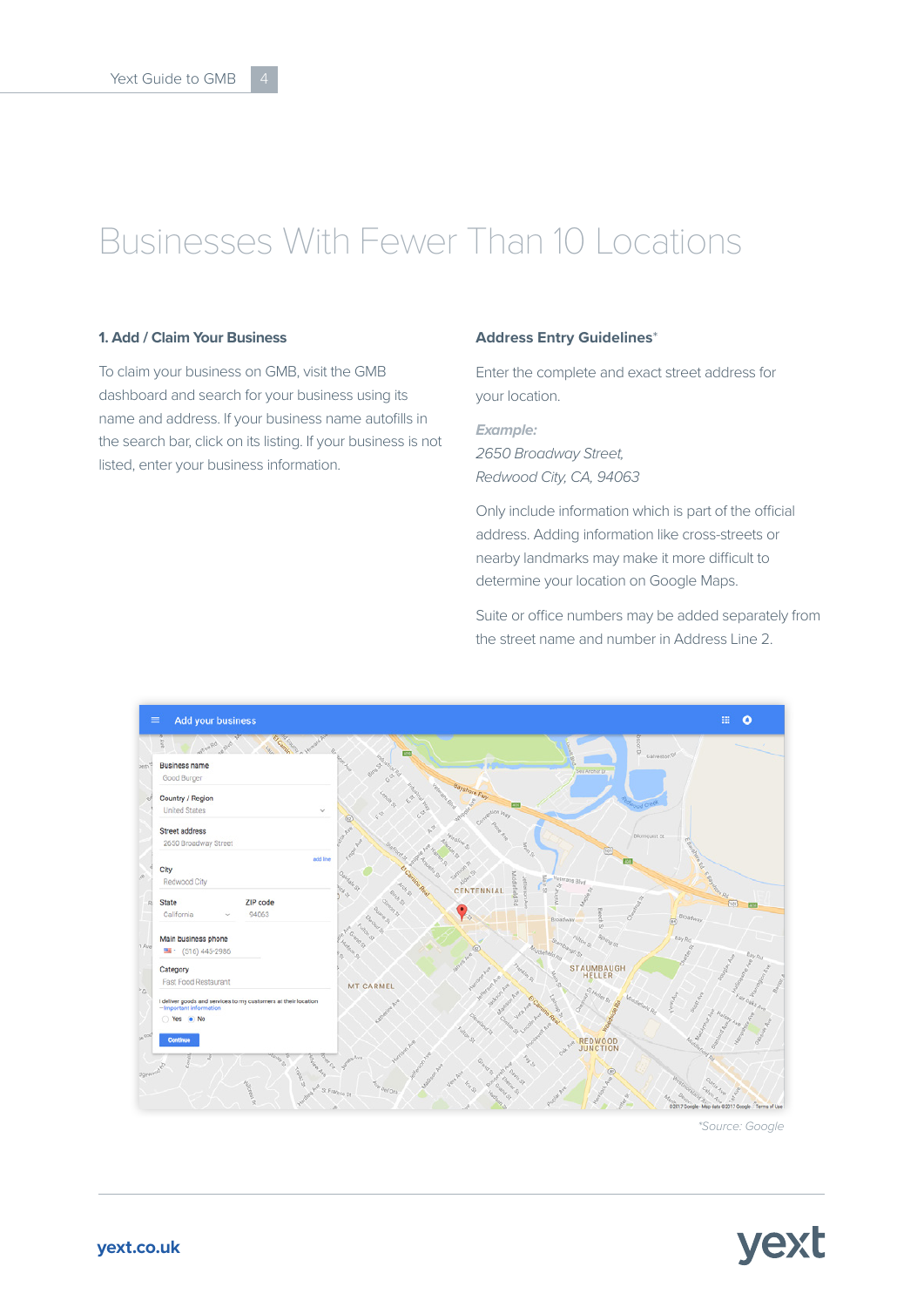#### **2. Verify Your Business**

Now that you have selected or entered your business information, you must verify its accuracy with Google and confirm that you are the owner.

There are three options for verifying your business. Not all options are available for everyone.

**To verify your business:** Select the location you would like to verify and click VERIFY NOW.

#### **a. Verify By Mail**

#### **b. Verify By Phone**

- Click MAIL to have a verification postcard mailed to your business.
- When your postcard arrives, add the verification code on the postcard to your GMB dashboard.
- Make sure you have access to the business phone number that you provided to receive your verification code.
- Click VERIFY BY PHONE to receive the code on your phone.
- Add the verification code from the message to your GMB dashboard.

*Assign at least one person at your place of business to be on the look out for the postcard. Most failed verifications are the result of either bad phone numbers, missed phone calls, or lost or misplaced postcards.*

#### **c. Instant Verification**

- If your business' website is verified with Google Search Console, you may be instantly verified.
- Make sure you are signed into GMB with the same account you used to verify your website.



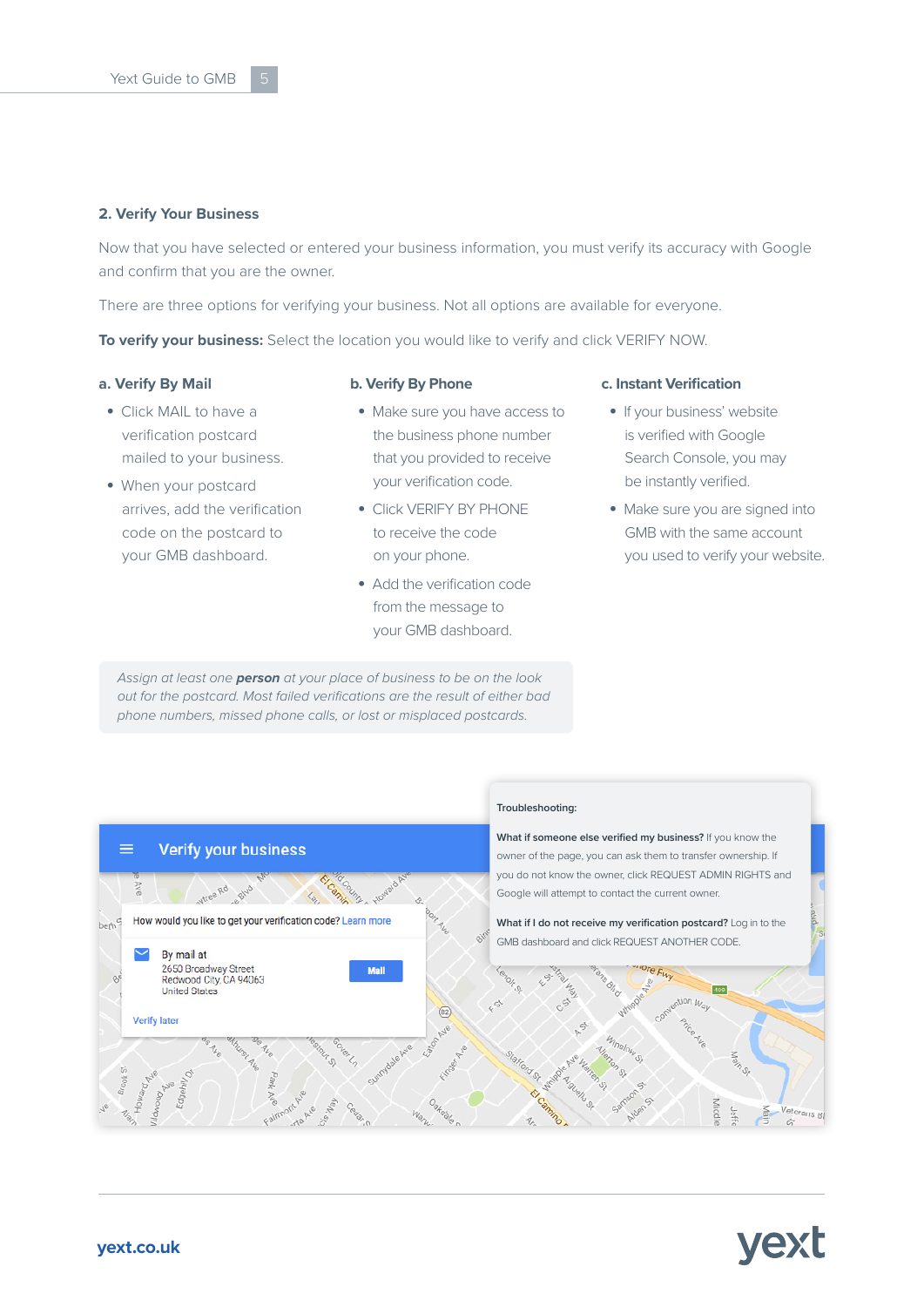### Businesses With 10 or More Locations

Businesses with 10 or more locations are eligible for bulk verification. Bulk verification is the process through which a business can make updates and add new locations without undergoing additional manual verification (i.e., postcard / phone verification). This means that updates may go live on Google within hours.

**To become bulk-verified** a business must have at least 10 locations in their account for the same business, and must fill out a six-field form,which includes:

- Contact name
- Contact phone
- Contact email (on domain)
- Business brand name(s)
- Business countries
- Google AdWords account manager (if applicable)

#### **To request bulk verification:**

- Visit the GMB Locations dashboard
- Click the verification icon in the top right corner
- Complete the verification form with the contact information
- To expedite approval, use a contact email with the same domain as the business website

Once you submit the form, a verification team at Google will review the information provided and the data in the account to ensure the business is eligible for bulk verification, and that the contact person is a legitimate representative of the company. They will also verify that all of your locations, or a subset of your locations, exist at the address and phone provided. This can take anywhere from one to several weeks.